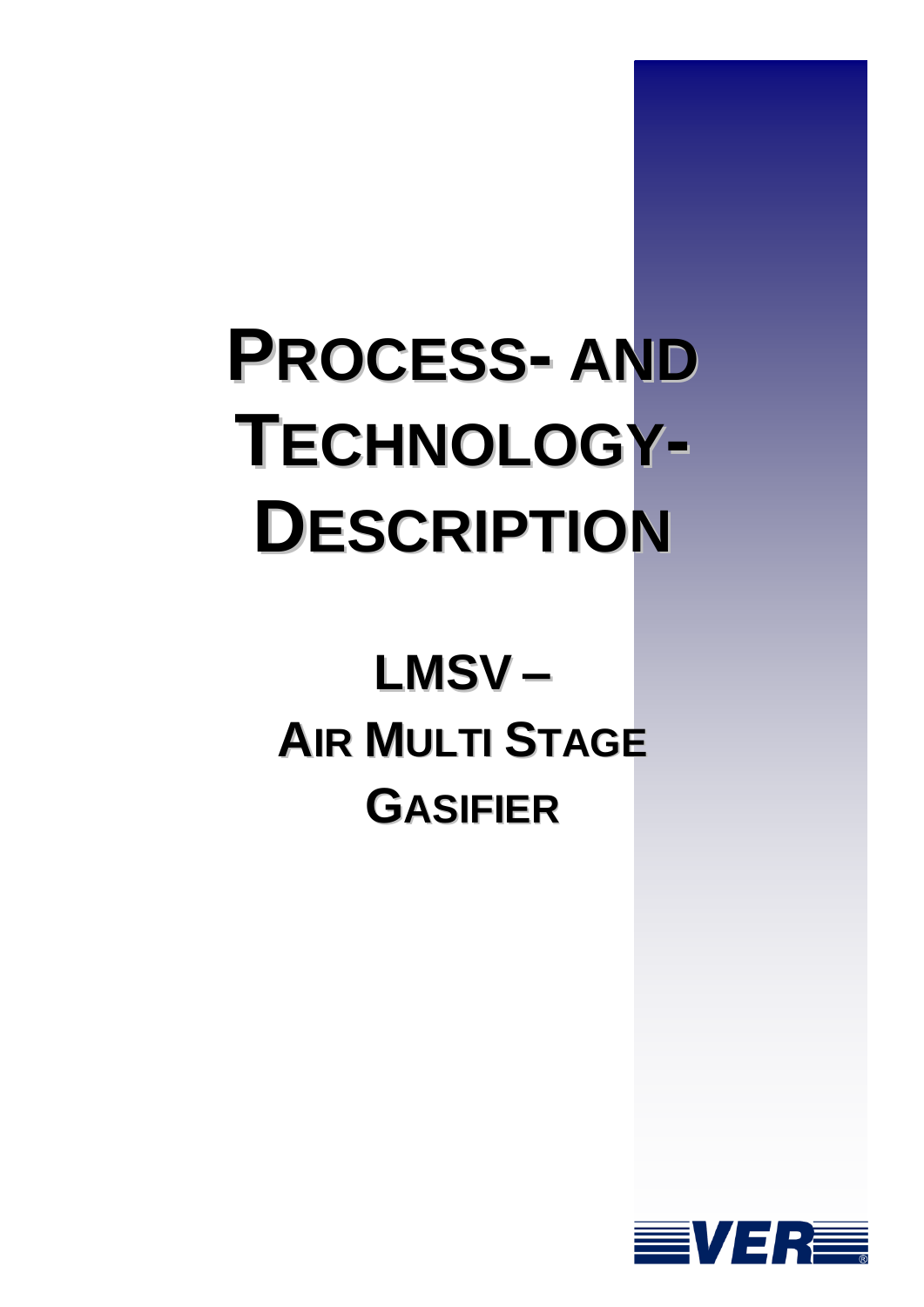

## **LMSV – Air multi-stage gasification**

The VER Verfahrensingenieure GmbH developed in cooperation with Lehmann Maschinenbau GmbH a multi-stage method for gasification of biogenic residues since 2007.

For this system was a pilot plant planned at 2008. The construction and further developments at this pilot plant are realized at the site of Lehmann Ltd. in Jocketa/Germany. Furthermore tests are planned, to use this new technology for difficult feedstocks, e.g. digestate materials or sewage sludges.

### **Description of the technology:**

The pilot plant, with 200 kW fuel power, is divided in the following process stages:

- **Module 1:** Fuel pre-heating  $\bullet$
- **Module 2:** Gassing  $\bullet$
- **Module 3:** Gasification
- **Module 4:** Fuel gas cooling
- $\bullet$ **Module 5:** Residue material combustion with energetic recovery of the combustion heat (for pre-heating of the gasification air)

With exception of the combustion, are all the other modules (1 to 4) at a thermal apparatus. This is a horizontal cylinder with agitator.

The apparatus has an inside diameter of 0.8 m and a length of 4 m.

Each of these modules contains a overflow to keep the charge level constant. With a gas lock was short circuit avoided.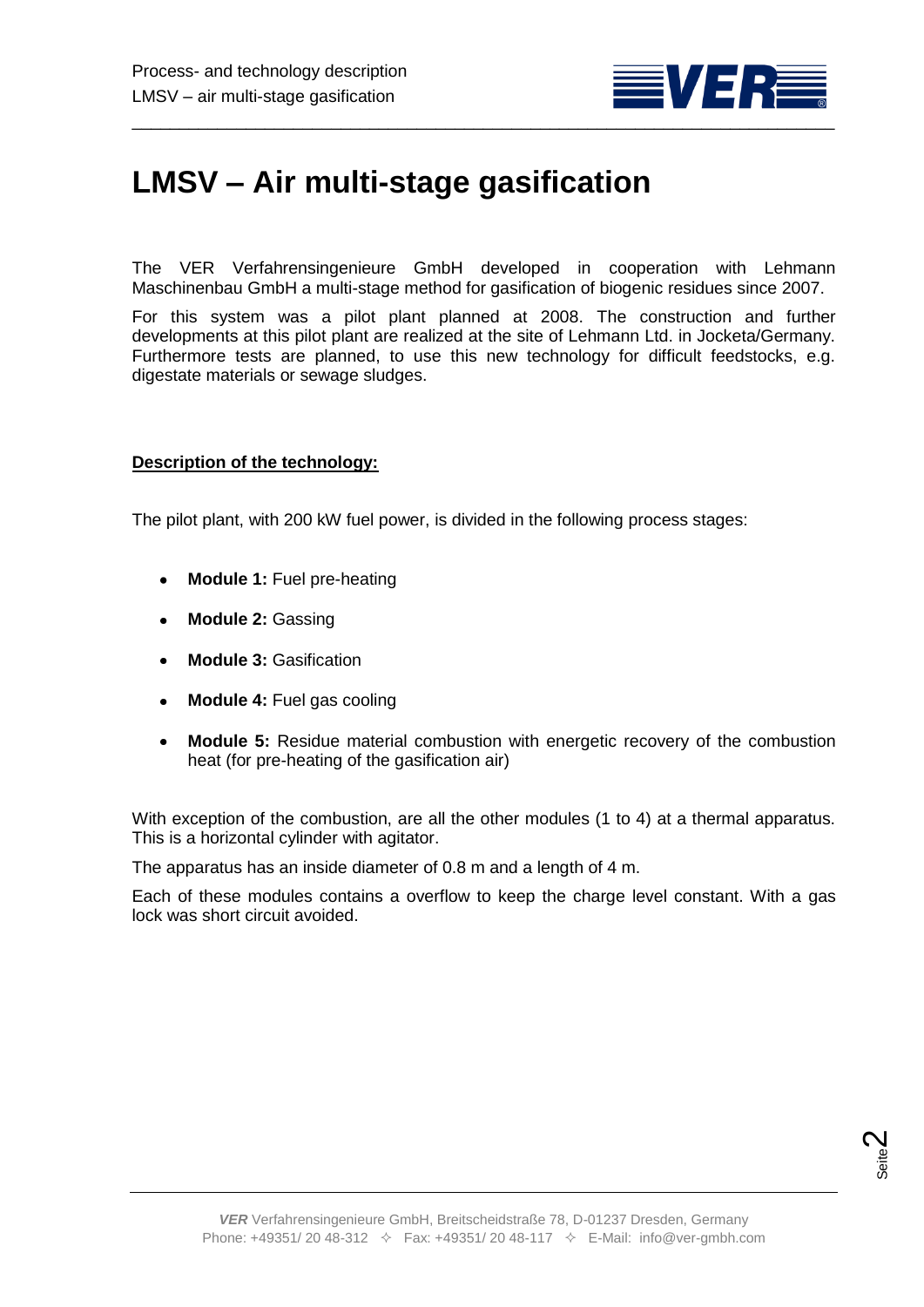

#### **Characterize of the modules:**

- **Module 1:** Fuel pre-heating
	- Pre-heating and after drying of the fuel on app. 100°C with pre-heated water from module 4.
- **Module 2:** Gassing
	- The fuel gassing with low amount of pre-heated air occurs on 400 500°C.
- The processed energy-containing low-temperature carbonization gas leads with the fuel overflow to gasification module 3.
- **Module 3:** Gasification
	- The gasification of the low temperature carbonization coke and the thermal conversion of the low-temperature carbonization gas on 600 – 700°C.
	- As gasification medium, air is blowing through nozzles on the floor of the gasification module.
- **Module 4:** Fuel gas cooling
	- The residual coke from gasification and fuel gas were cooled to temperatures around 100°C. During the cooling of fuel gas condense tar components, which were take up by the residual coke and together with the residual coke burned in module 5.
	- The shell of the cooling module 4 is cooled with water. The obtained heat is used for the fuel pre-heating at the double shell of module 1, over a closed pipe line system.
- **Module 5:** Combustion
	- The combustion of the residual carbon of module 4 occurs at oxidizing atmosphere at temperatures app. 900°C in the module 5, fluidized bed combustion.
	- Entry the combustion occurs preferably by screw.
	- The flue gas is used for the modules 2 and 3.
- Fuel gas cleaning and compression
	- The fuel gas cleaning is processed enclosed to the gasifier.<br>To clean the fuel gas from tar and other compounds a c
	- To clean the fuel gas from tar and other compounds, a gas cooling (40 °C) is occurred
	- After the fuel gas filter follows a blower to passes the gas for the following using (CHP/thermal use).

Seite ო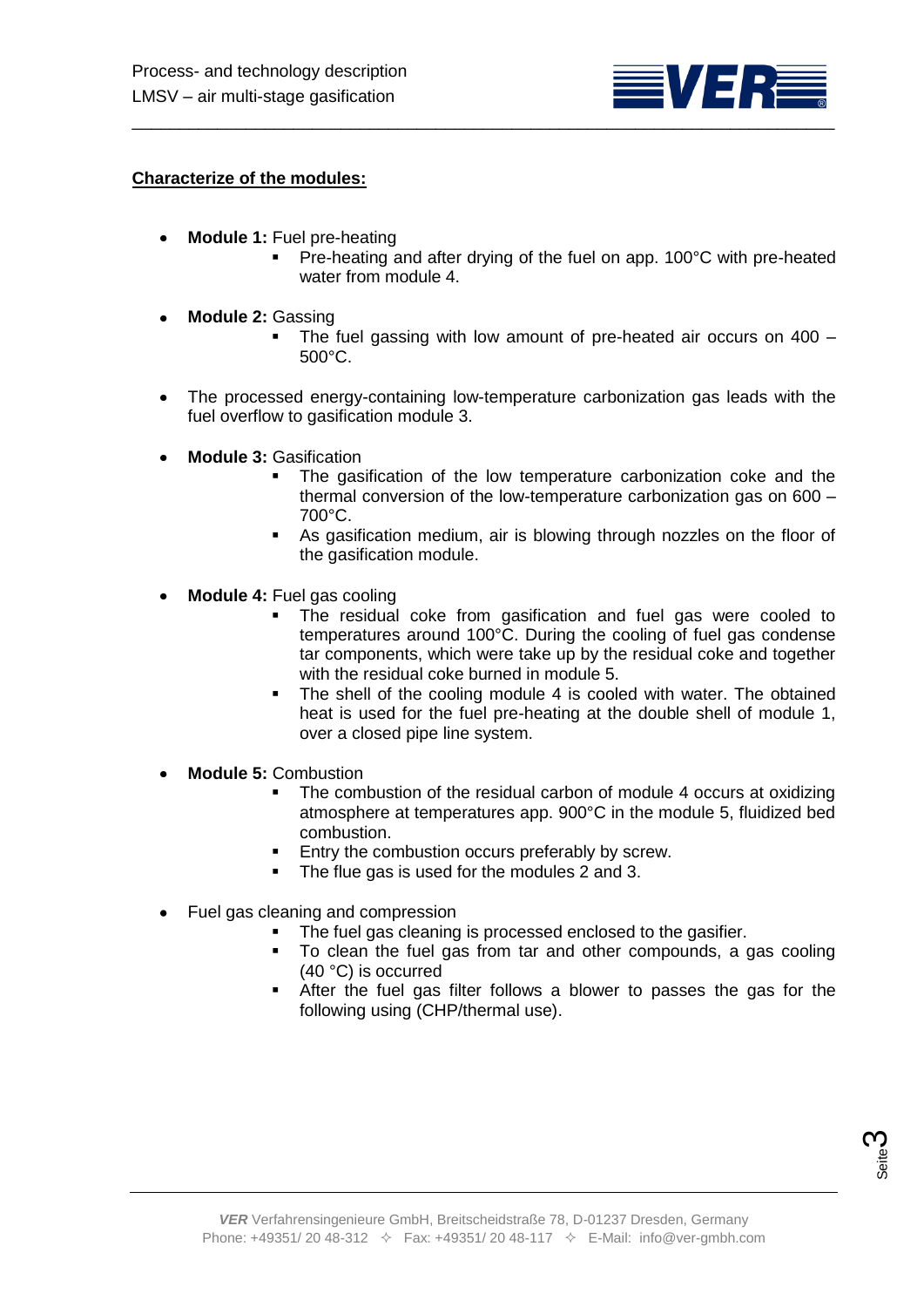



**Picture 1: Process scheme of LMSV**

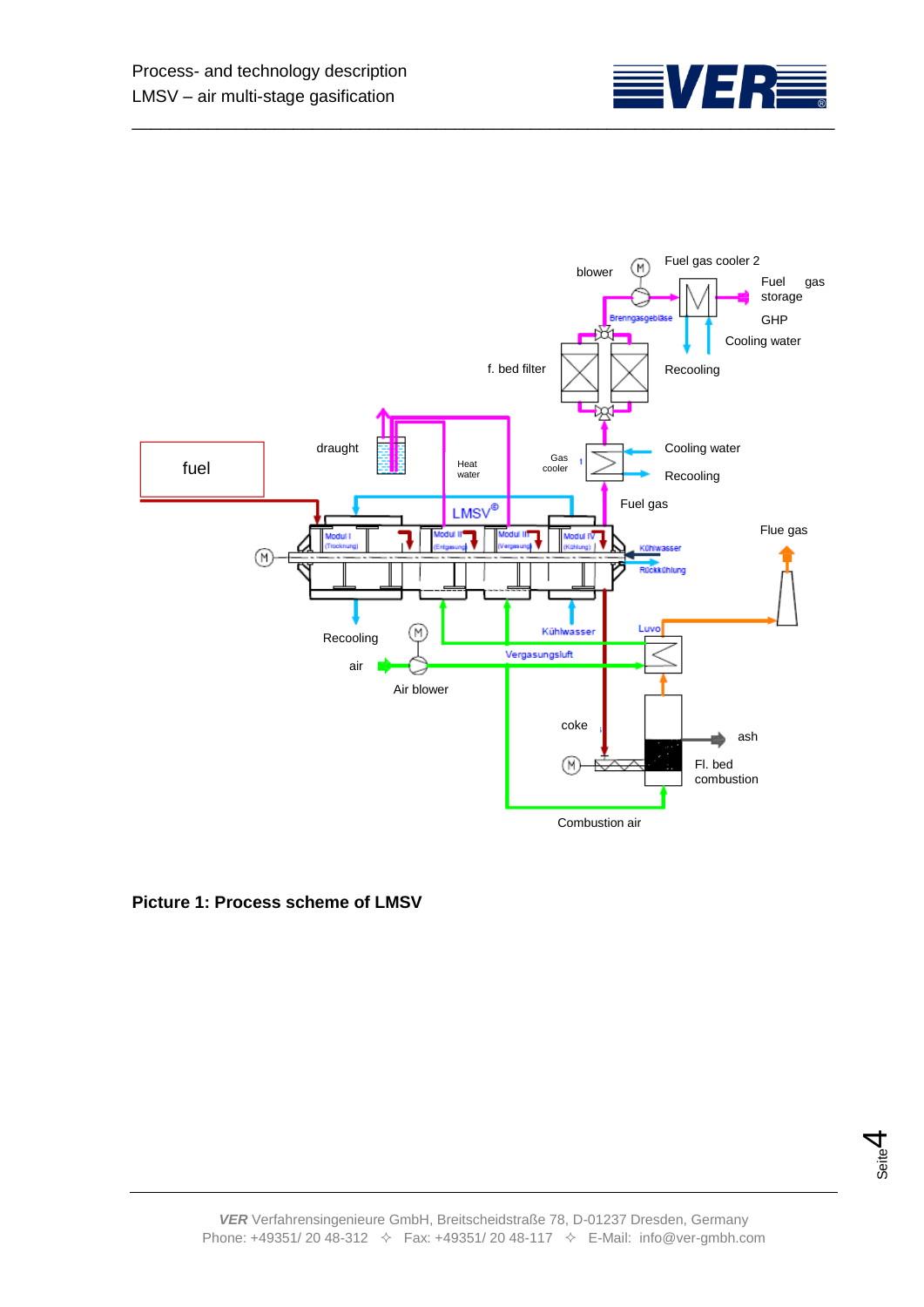



**Picture 2: Module 1 to 4 – installation of LMSV**



**Picture 3: Module 1 – entry with heating zone for fuels (LMSV)**